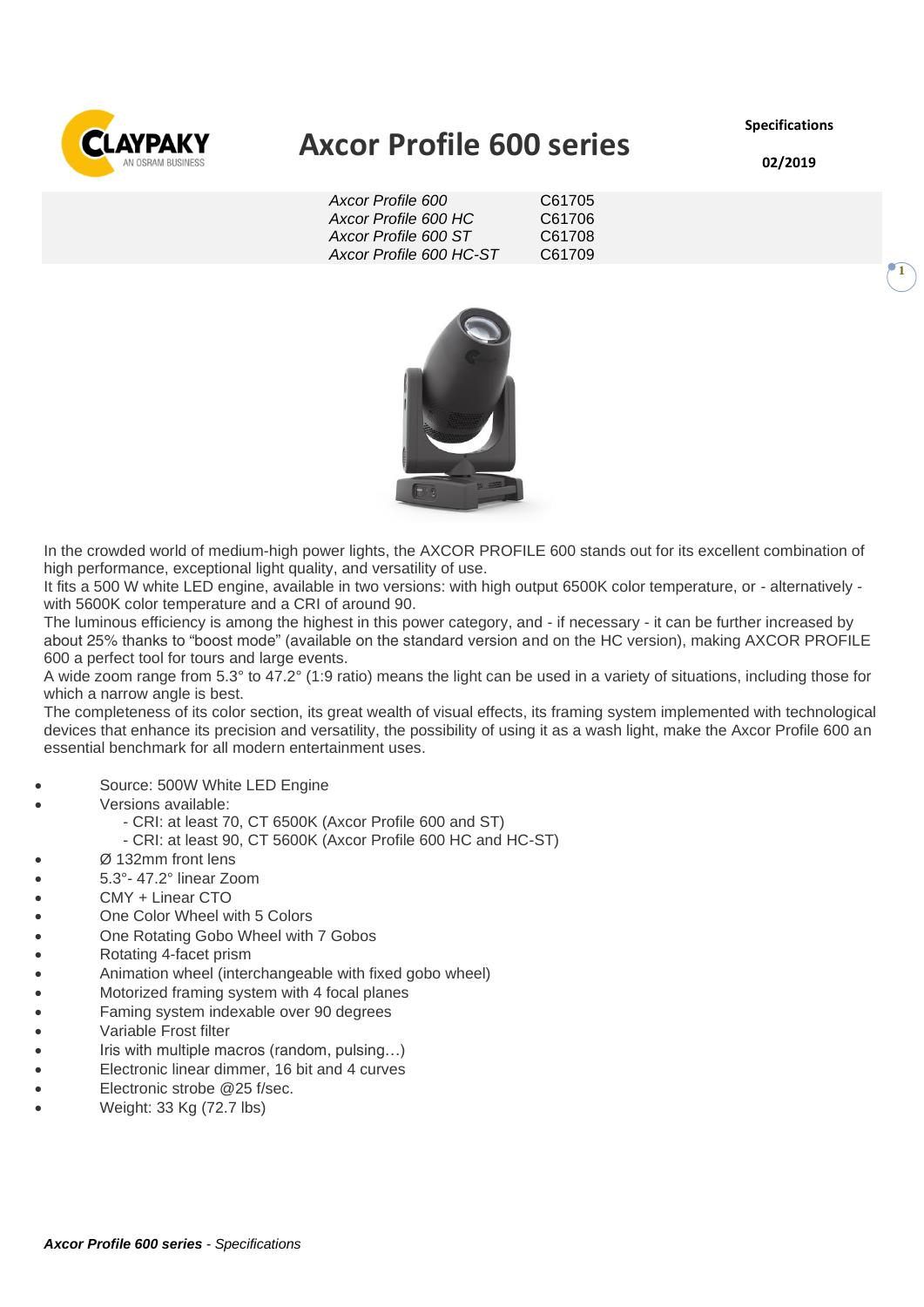#### **POWER SUPPLIES**

AC power input Neutrik PowerCON True 100-240V, 50/60 Hz

### **INPUT POWER**

800 VA @230Vac - 50Hz

# **LIGHT SOURCE**

Source: 500W White LED Engine Versions available: - CRI: at least 70, CT 6500K (Axcor Profile 600 and ST) - CRI: at least 90, CT 5600K (Axcor Profile 600 HC and HC-ST)

#### **OPTICS**

Ø 132mm front lens 5.3°- 47.2° linear Zoom

#### **COLOR SYSTEM**

CMY + Linear CTO One Color Wheel with 5 Colors

#### **FRAMING SYSTEM**

Motorized framing system with 4 focal planes 4 Blades that move separately Smooth, flexible blade movements at variable speed Faming system indexable over 90 degrees

# **EFFECTS SECTION**

One Rotating Gobo Wheel with 7 Gobos Rotating 4-facet prism Animation wheel (interchangeable with fixed gobo wheel) Variable Frost 0-100% linear Iris with multiple macros (random, pulsing…) Electronic linear dimmer, 16 bit and 4 curves Electronic strobe @25 f/sec.

#### **CONTROL AND PROGRAMMING**

40/44 control channels inputs: DMX 512 – Art-Net Control signal USITT DMX 512 Protocols RDM, WebServer and Art-Net Display Graphic LCD backlit b/w Display Display battery Long life self-charging buffer battery Pan/Tilt Resolution 16 bit Focus Resolution 16 bit Gobo Resolution 16 bit Dimmer Resolution 16 bit Movement control vectorial DMX signal connection 3 or 5 pole XLR input and output Ethernet Input Firmware update Software upload through DMX/Ethernet input

#### **BODY**

Aluminum and steel structure with plastic covers. Two side handles for transportation. Device locking PAN and TILT mechanisms for transportation and maintenance.